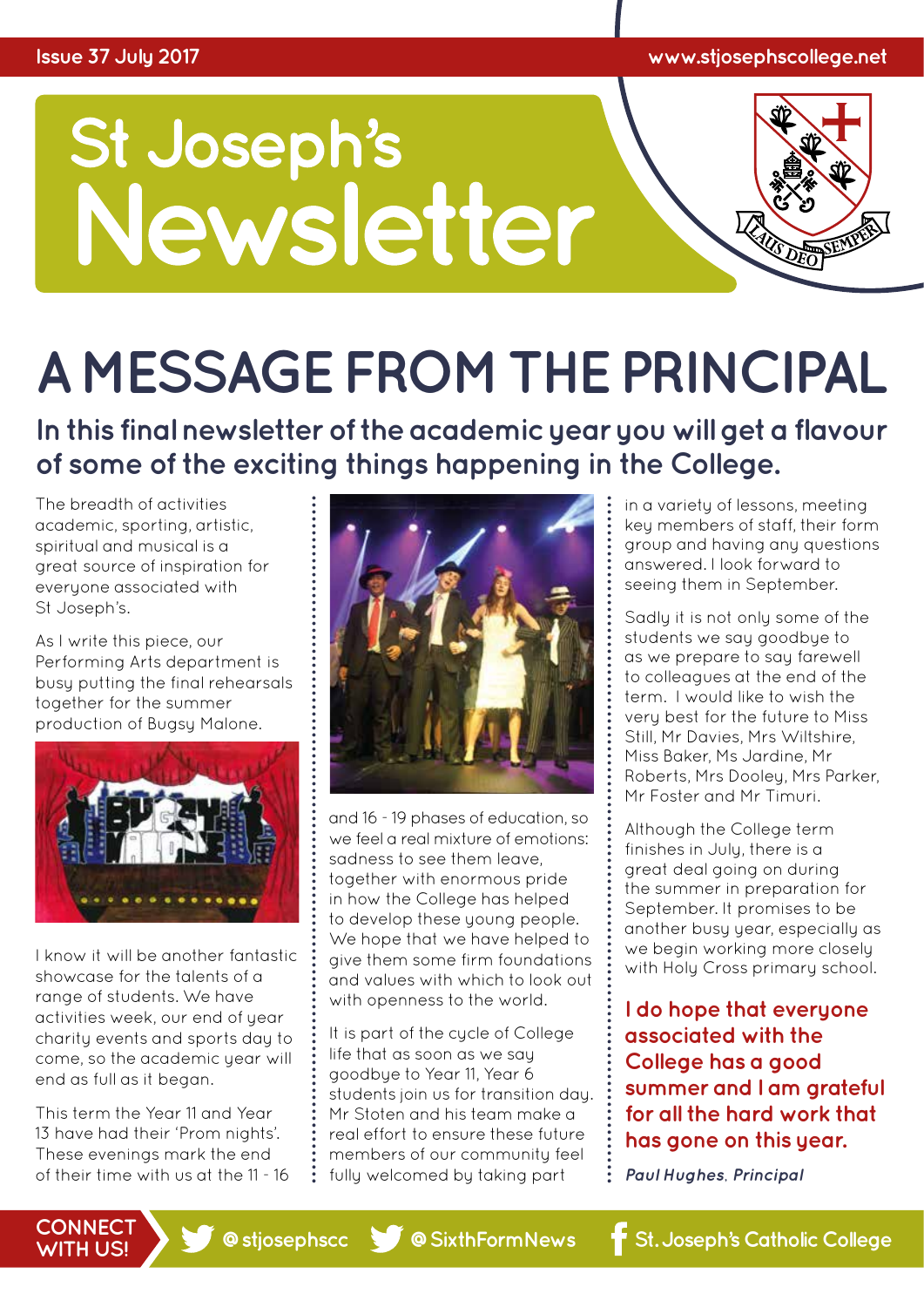# **DATES FOR YOUR DIARY**

| $17\,$     | <b>Activity Week</b>          |
|------------|-------------------------------|
| JUL        | <b>Commences</b>              |
| 21         | College closes                |
| <b>JUL</b> | for all students              |
| 17         | <b>AS / A Level</b>           |
| <b>AUG</b> | <b>Results Day</b>            |
| 24         | <b>GCSE</b>                   |
| <b>AUG</b> | <b>Results Day</b>            |
| 1          | Staff Training                |
| <b>SEP</b> | Day                           |
| 4          | Staff Training                |
| <b>SEP</b> | Day                           |
| 5          | College re-opens              |
| <b>SEP</b> | to all students               |
| 14         | Key Stage 4/5                 |
| <b>SEP</b> | <b>Celebration Evening</b>    |
| 19         | Years 7, 9, Sixth Form        |
| <b>SEP</b> | Photographs                   |
| 22         | <b>DofE Silver Final/Gold</b> |
| <b>SEP</b> | <b>Practice Expedition</b>    |
| 26         | <b>Careers</b>                |
| <b>SEP</b> | Event                         |
| 28         | <b>Safe Drive</b>             |
| <b>SEP</b> | <b>Stay Alive Trip</b>        |
| 4          | Year 6                        |
| <b>OCT</b> | <b>Open Evening</b>           |
| 6          | <b>CAFOD</b>                  |
| <b>OCT</b> | Harvest Fast Day              |
| 10         | <b>Year 7 Tutor</b>           |
| OCT        | <b>Information Evening</b>    |
| 13         | <b>Activity</b>               |
| <b>OCT</b> | Day 1                         |
| 18         | <b>DofE Gold</b>              |
| OCT        | <b>Final Expedition</b>       |

## **Change of Address**

If you move house or update your telephone number, please can you ensure you notify the College as soon as possible. Many thanks for your co-operation.

### *The Anti-Bullying Ambassadors*



*The Anti-Bullying Ambassadors are students of St. Joseph's that look after and care for the Students. The 8 Students who have been trained as Anti-Bullying Ambassadors are Sofia, Kayleigh, Tascilia, Dezaine, Ashley, Amelia, Nicholas and Paige. If you are ever being bullied you can come and talk to us, go to Pastoral or look for someone with a blue badge.*

*In September, we will start introducing other students into the organization so that we get*  *fresh ideas. We are also going to have an anti- bullying afternoon and some competitions.* 

*We are also hoping to have a bake sale to raise money for the Diana Award. As well as the anti-bullying day, we will have many other activities such as a balloon launch or sticky notes on people's lockers. There will also be an Anti-Bullying room for students to use from September.*

*Further Information is available from any of the team.*

# **Cashless System**

The College will be moving to a cashless system for lunches (and breakfasts and breaks) next year, there will be a cash converter machine to move cash on to lunch cards. Cards will be the only method of payment with the new tills from September.

It will be far easier for all staff and students to put money on their lunch cards and use accordingly.

Only the vending machines will take cash.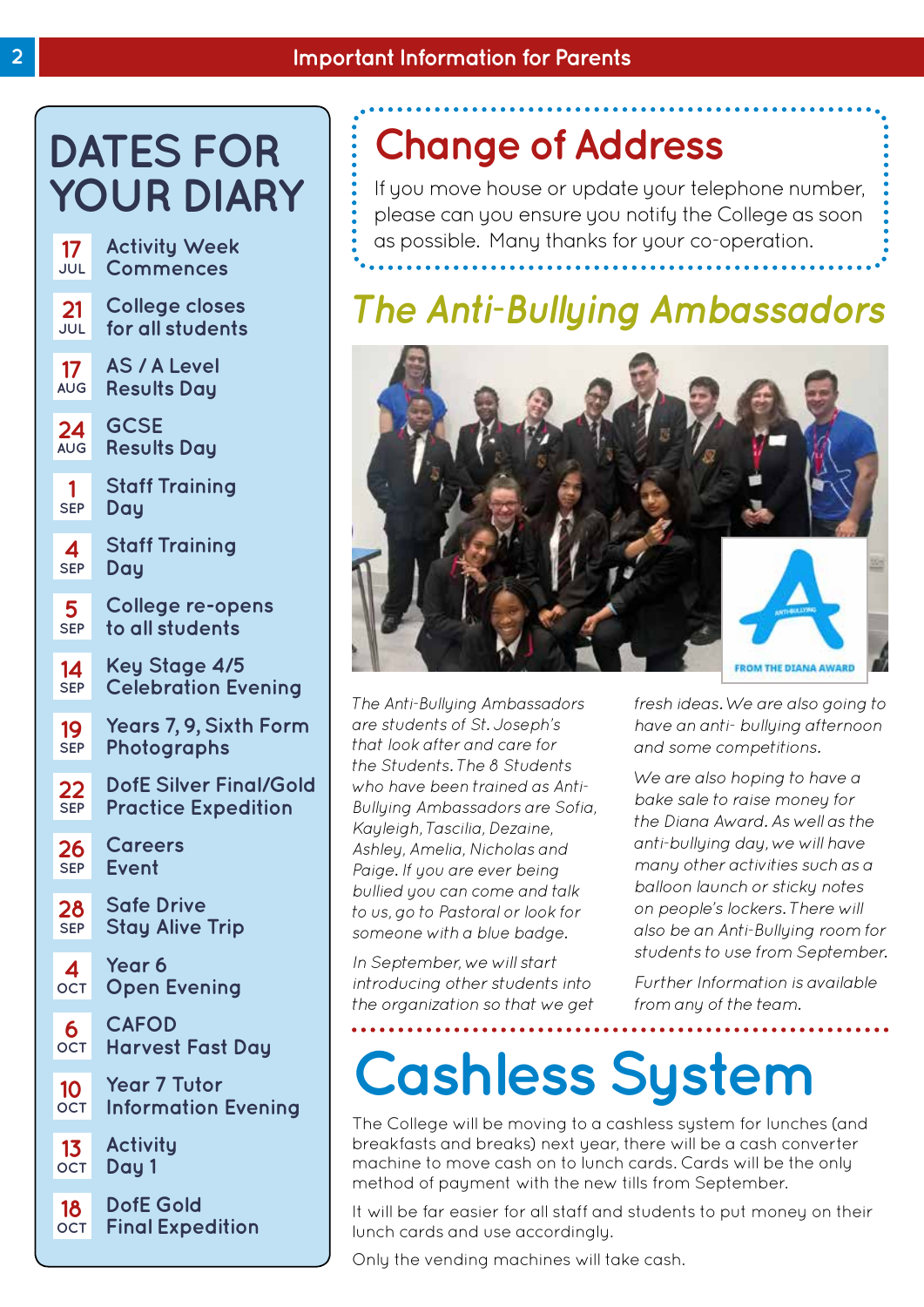#### **College Life 3**

# **Congratulations to Joseph GRENFELL**

Congratulations to Joseph for being selected for the Year 11 Summer School at Selwyn College, Cambridge, a national event featuring a range of different Arts and Humanities subjects, themed around Italy.



# **RECENT MATHS SUCCESS!**



### **Various St. Joseph's mathematicians have been having a great time recently in competitions.**

Following a good haul of certificates in the Junior Maths Challenge, Linus achieved a Merit in the Olympiad, and Oliver and Aaron qualified for the European Kangaroo, with Oliver scoring enough for a Merit. They were then part of the team that finished off a great year for St. Joseph's

Key Stage 3 Maths teams, bringing home the trophy for the Swindon Maths League.

We are also participating in the Times Tables Rock Stars Wrangle, and may well put in some serious training for that next year, watch this space!

# **TRAGEDY**



Some of our St. Joseph's tutor groups recently created prayers and reflections to show our sadness for the victims of the Grenfell tragedy.

Mr Merabtene kindly took these to the site where people are showing their respect and solidarity for this community.

It was good to share our love and prayers with others.

### **Manchester Events**

After the tragic events that happened in Manchester, the chapel was monitored by Mrs Mobey and Mrs Barkham for students to come and reflect and pray for all those involved.

I felt that I had to come and this is the prayer that I wrote:

#### **Dear Jesus,**

**Please take care of those in eternal rest.** 

**Make sure they are happy. Let them all enjoy the Paradise of Heaven.**

**They will never be forgotten, still alive in our hearts.**

**I hope their families will never be apart.**

**We can all pray for them, and hope they are not in pain. Pray for Manchester.**

*Lucia (Year 7)*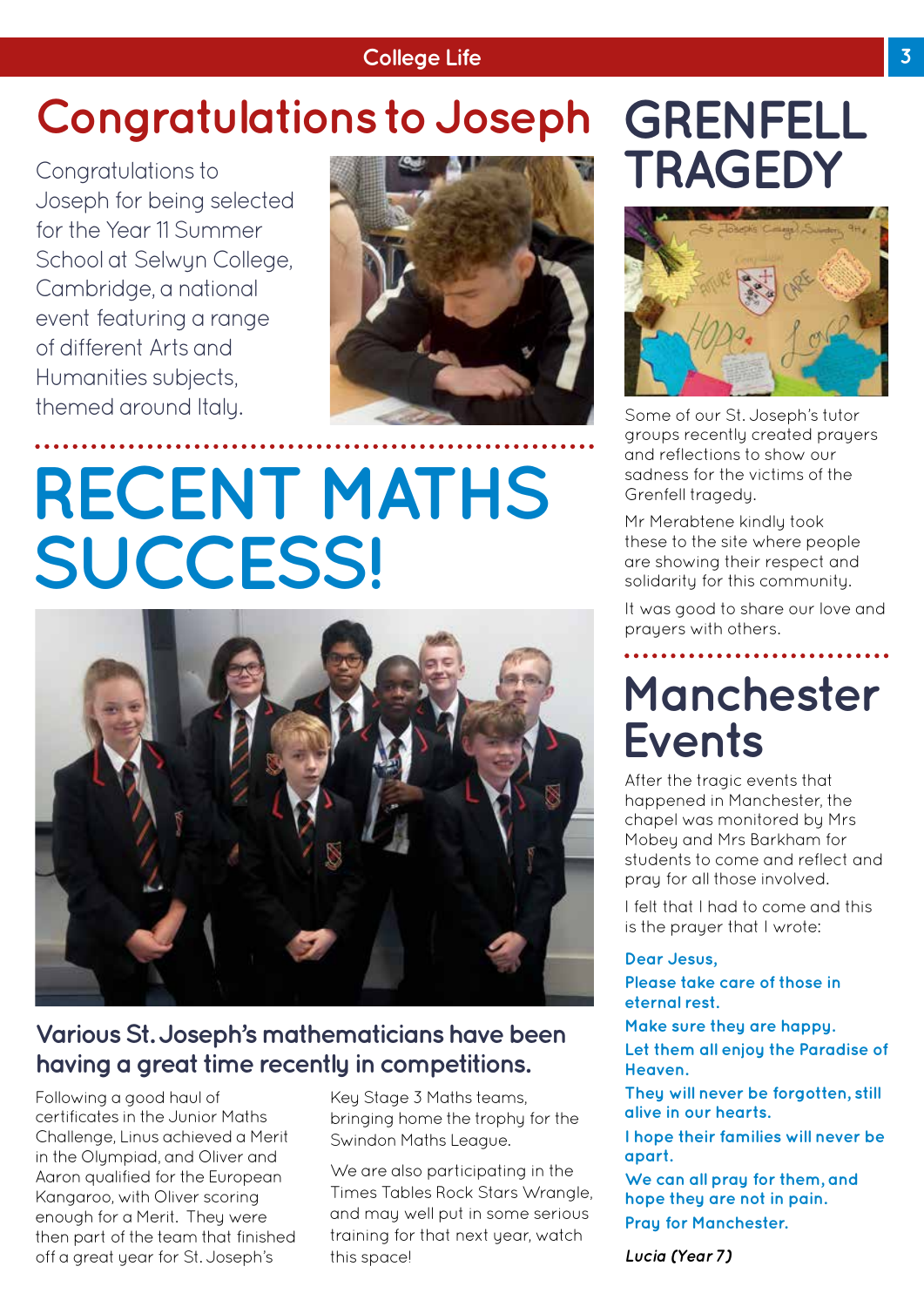#### **4 College Trips**



# **G&T PRIMARY CHALLENGE VISIT**

On Wednesday 28th June Year 5 and 6 students from Holy Family, Holy Cross, St. Catherine's and St. Mary's spent the day at St. Joseph's doing challenging activities that they may not have encountered before.

They designed a new mode of transport, took part in a maths relay, performed some poetry and then had a formal debate. We finished with a tour of the College. Each of the activities was informally scored, and the St. Mary's teams emerged triumphant. Well done to them, and thank you very much to the St. Joseph's Year 8s who each spent the day looking after a team.

### **Italian Study Trip to Urbania**



### In April, 45 students went on a study trip to Urbania in the Marche region of Italy.

They spent the mornings in language lessons and in the afternoons they were involved in different cultural activities, as well as visiting the World Heritage Site of Urbino.

The Italian Trip to Urbania was an incredible experience. We left school in the early hours of the morning with our teachers Mrs Carbone, Miss Amadori and Mr Taylor, reaching Urbania at around noon.

There was a range of various activities that we did throughout the week including:

Italian language lessons, cooking, pottery decorating and meeting Italian students. We even visited the richly historic city of Urbino which was especially beautiful, with its many extremely steep hills that we had to climb to see the full extent of Urbino's arandness.



One of the stand-out aspects of the trip was the food as it was exquisite and there was lots of it!

The Italian family that we stayed with definitely gave us the full Italian cuisine experience and they were hospitable, kind and welcoming.

It was a brilliant trip which we greatly enjoyed and we are eternally grateful for the cultural experience and learning opportunities.

*Sammy (Year 9)*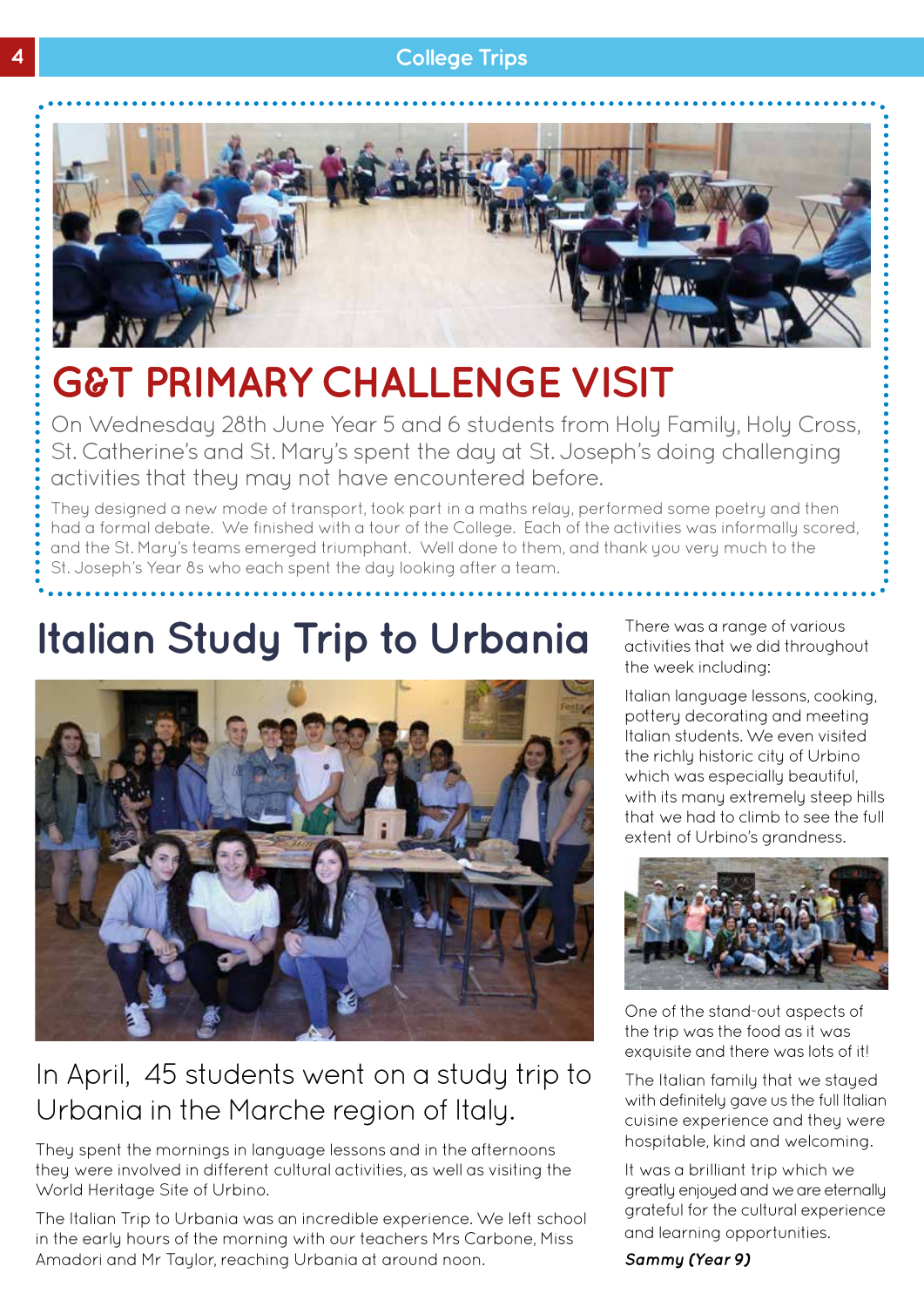### **Chaplaincy 5**

# **RE AND CHAPLAINCY**

**In Term Six all Year 10 students have been fortunate to listen to a talk on vocation from FR. Dominic and a seminarian called Paul. They were so inspiring and made everyone think differently about the role and vocation of a priest and also our vocation and purpose as lay people in our Catholic Community.** 

**All of Year 10 prepared and planned their own class mass this term, which was very special for all of us. We also walked to Holy Rood for Mass on the feast of St. Peter and St. Paul. Many of the parishioners spoke to our teachers and commended our excellent behaviour.**



### **Catholic Cluster Mission Day**

We had a wonderful day joining our feeder primary schools. We came together as a Catholic community, writing prayers, making clay models and posters, celebrating God's message of peace and love.

In the afternoon we listened to speakers from Mission Together, on the theme 'Children helping Children'. We prepared and recited a bidding prayer, read the readings and sang hymns.

We were grateful to have had the opportunity to visit Holy Cross and to work with the younger students.



### **World Around Us Angel Cake Erosion**



Year 7 have been learning about coastal erosion in World Around Us lessons this term and enquiring as to what communities are doing to help our coastlines. They have learnt the different types of erosion and types of coastal features made by using Angel Cake - yum!



"In our lesson today, we made a headland out of Angel cake. We cut coastal features into it. We started with a wave cut notch, then a cave and arch, then a stack and finally a stump. We made a beach out of the paper at the bottom and made coastal defences out of leftovers. We really enjoyed it because it was a fun way of learning about landforms and the coast. The most fun part was eating it at the end."

*Matthew (7C) and Linus (7A)*



# **Mass for Catholic Education**

On Tuesday 27th June, Mrs Vincent, Mrs Almeida, Mr Hughes and students from the College went to represent the school at the Mass for Catholic Education at Clifton Cathedral.

Many other Catholic schools were present at the mass that was celebrated by Bishop Declan. The mass was about the importance of education in our lives. It gave us time to reflect how lucky we are to have the opportunity to learn, unlike other children in the world.

It was a great experience and we had a brilliant time.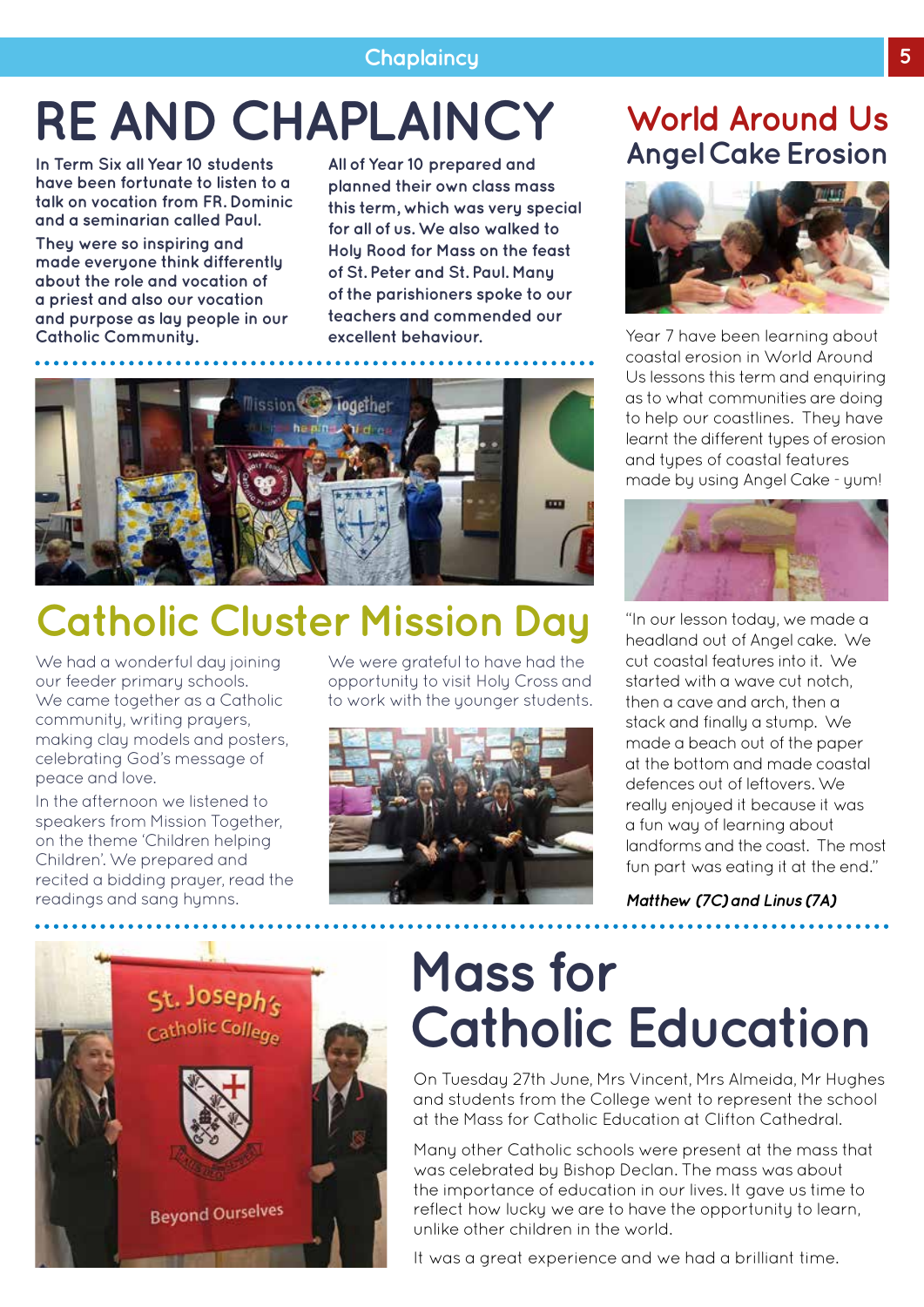#### **6 College Goes Outdoors**



### **Duke of Edinburgh Awards evening**

On June 21st, Bronze, Silver and Gold award participants were presented with their awards.

This is the culmination of many months of dedication and perseverance. To gain their award students need to participate in a physical activity, a skill and a volunteering activity within the community as well the popular expedition section. During this year Students have volunteered in charity shops, rugby clubs coaching younger children and primary schools to name a few.

Some Students have learned to bell ring, cook, improved photography skills, played the piano and learned to knit for their skills sections. For the physical section Students have been involved in martial arts, running, gymnastics, cycling and played team sports. They have also hiked, camped, cooked for themselves, got wet, sunburnt and thoroughly enjoyed themselves on the expeditions!

Well done to all our Students who have taken part in the award and to those who have completed their Bronze and Silver awards.



# **PGL REVISION WEEKEND**

*On 30th March we took 75 Year 11 students to PGL at Liddington to revise GCSE Maths and Science for the weekend.* 

*Mornings were filled with revision sessions, afternoons with activities and evenings with a mixture of both! Students enjoyed four revision* 





*sessions after breakfast and in the afternoon took part in a variety of activities: raft building (with some experiencing getting very wet!) giant swing, zip wire and survivor (learning how to light fires and build shelters).*

*After the evening meal two further short revision sessions were attended and then a night activity: ambush and photo challenge.*

*After 48 hours students had been given revision tips, notes, past paper questions worked hard and created some brilliant memories!*

# **THE RICHARD JEFFERIES**

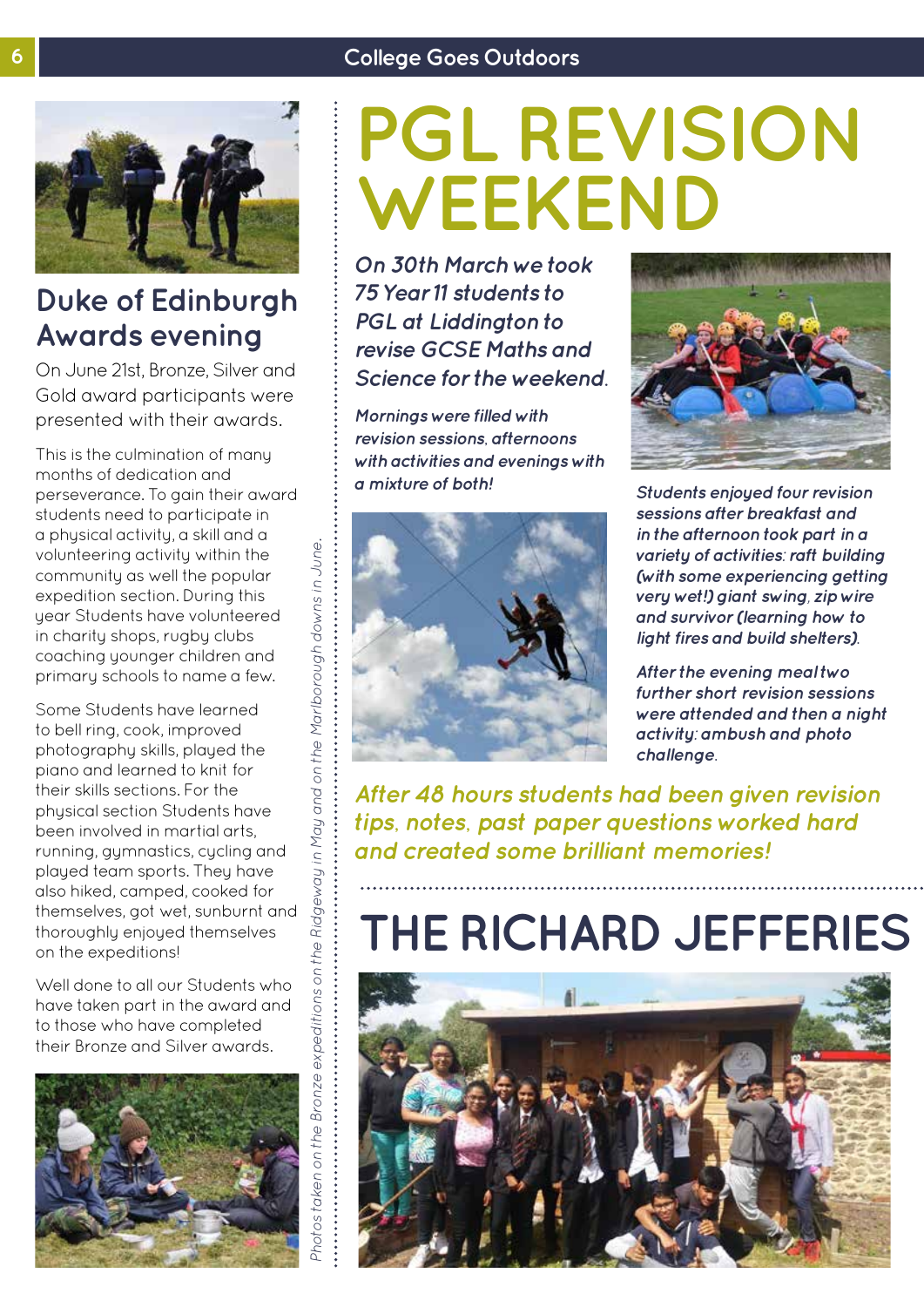# **DofE GOLD AWARD PRESENTATIONS**





### Of the three levels of the award, Gold is the most prestigious. It really is a big deal for young people to achieve this level of the award.



In order to get to Gold, each participant must dedicate time to meet a diverse range of challenges for a period of at least 18 months, working through the five sections of the Award programme: volunteering, physical activity, skills, expedition and residential.

Four of our Gold Award participants, who are currently at University, were invited to Buckingham Palace in June

to receive their awards from Prince Edward.

The celebrity for our region was Ed Byrne. An amazing time was had by each student and their invited family member.

Well done to Bernadette Barrett, Alex King, Kate Karpinski and Andrea Carnero-Charles.

# **MUSEUM PROJECT**

**As part of their ASDAN award, Year 10 students have been visiting the Richard Jefferies Museum at Coate Water each week volunteering.** 

**They have learnt how to keep the museum tidy, how to weed and look after growing plants and vegetables in the garden area and learn about different species of plants. They have also cooked various recipes using natural ingredients – a highlight being the delicious Nettle Soup!** 

**Through the partnership that St. Joseph's Catholic College and Richard Jefferies Museum have built over the last few years, ASDAN have given a grant to the museum to keep this project a long lasting** 

**one. The grant has enabled the museum to build a new shed especially for St. Joseph's students to use for the future sustainability of projects. The students built a shed and Mike from the museum created an amazing sign for it!** 

**'I really enjoy visiting the museum and I have learnt so many things even after a few visits, such as how a sun dial works, how to make soup from plants I see in the countryside and who Richard Jefferies was. I would like to come here every week.'**

*Ferrel (10E)*